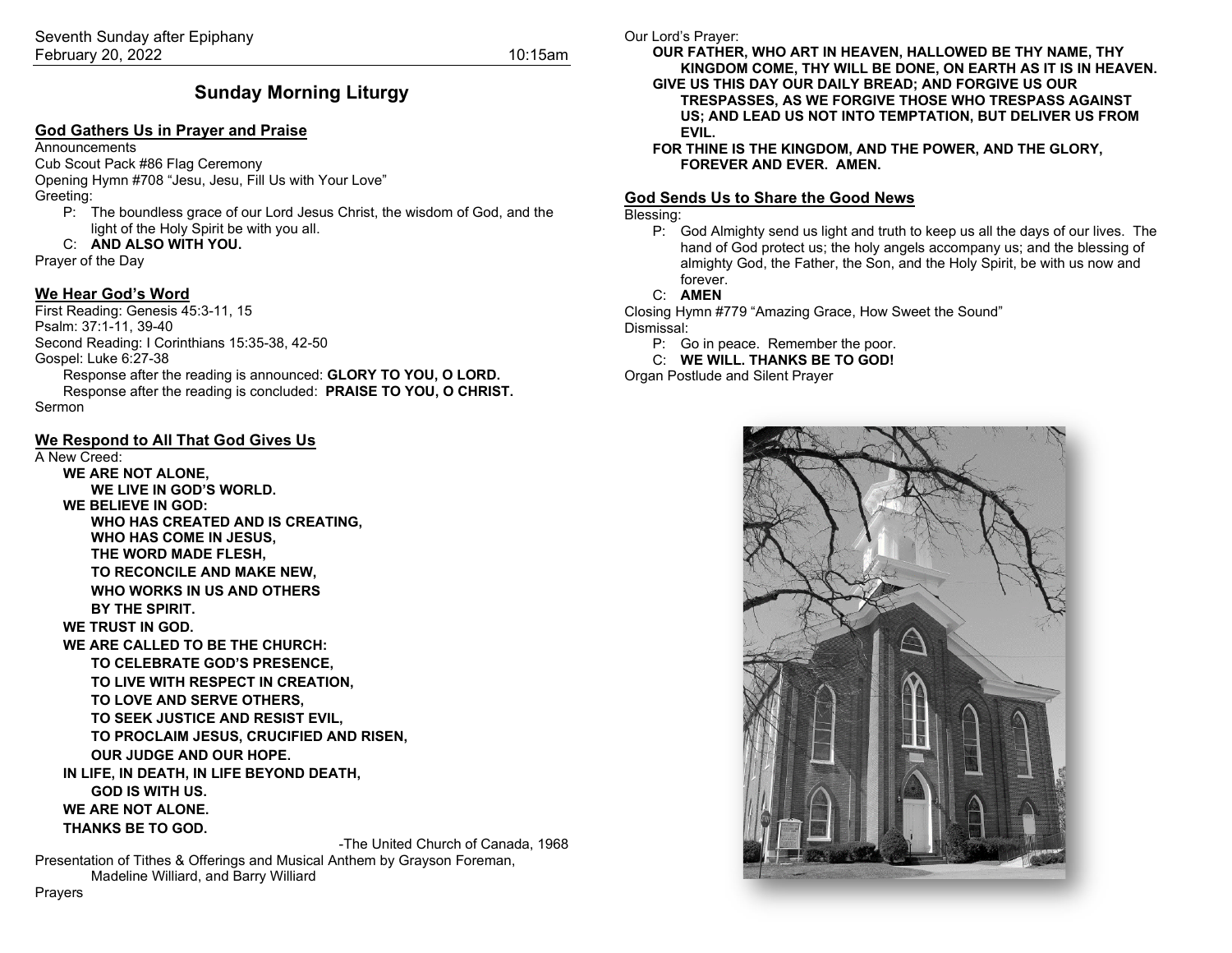## **Saint John's Evangelical Lutheran Church**

**Berrysburg, PA 717-362-9519**

#### **[stjohnhillchurch@frontier.com](mailto:stjohnhillchurch@frontier.com) | [www.stjohnhillchurch.org](http://www.stjohnhillchurch.org/)**

#### **Our Mission**

*St. John congregation, responding to the call of the Holy Spirit through the Gospel, unites together to preach and teach the Word, administer the sacraments, and carry out God's mission. With God's guidance and grace, we strive to boldly proclaim by word and action the reconciling Gospel of Jesus: Working together for justice and peace, and caring for those in need in our community and world. We invite everyone to join us wherever you are on your faith journey.*

*Adopted December 8, 2013*

### **Serving Today**

| The Rev. Thomas G. Bruner. Jr. | Pastor                    |
|--------------------------------|---------------------------|
| Laurie Little                  | Young Christians Minister |
| Carol Hubler                   | Organist                  |
| Barry Williard                 | I ector                   |
| Roy Henry                      | <b>Council President</b>  |

For the month of February, our *Celebrate* lectionary bulletin inserts, our support of *Tree 4 Hope*, and our support of one pastor for one month in the *Konde Diocese of the Evangelical Lutheran Church in Tanzania* are all sponsored by Jamie Doyle for the many blessings of our congregation.

Welcome to all who are worshipping with us this morning. If you are a visitor, please sign our guest book in the foyer, and please worship with us again and join in other congregational family activities!

# **Today, Sunday, February 20**

Adult Bible Study (On Zoom)

- 9am SONDay Celebration (In-Person) Masking and safe distancing are required for everyone present – both adults and young persons – to do our best to protect our (unvaccinated per current guidelines) younger congregational family members!
- 9am Confirmation Class (In-Person)<br>9am Youth Group Bible Time (In-Pers
- Youth Group Bible Time (In-Person)
- 10:15am Worship, *Including the Observance of Scout Sunday with Members and Leaders of Cub Scout Pack #46* and Celebration Time with Miss Laurie for Young Persons In-Person (In-Person and On Zoom) – Masking is required for everyone who is not yet fully vaccinated, as our area continues to remain at the highest level of virus transmission.

#### **Monday, February 21**

*Pastor Tom Taking Monthly Extra Day Off – No Planned Office Hours*

# **Tuesday, February 22**

- Pastor Tom's Office Hours
- 6:15pm Property Committee Meeting **(planned for in-person, safely-spaced in the "Sunday School" Room)**

#### **Wednesday, February 23**

8am-12pm Pastor Tom's Office Hours 6:30pm Midweek Bible Study (on Zoom) 7pm Weekly Congregational Family Time of Prayer 1. for All Educators/ Students/Families and 2. for Our Health Professionals *(Please make use of the list of health care professionals at the end of this bulletin information, taking a few minutes to lift each person up to God by name. To add names to the list, please contact Pastor Tom with their information.)*

#### **Thursday, February 24**

8am-12pm Pastor Tom's Office Hours

#### **Friday, February 25**

8-9:30am Pastor Tom's Office Hours

#### **Saturday, February 26**

Pastor Tom's Weekly Day Off

#### **Next Sunday, February 27**

Transfiguration of Our Lord

- 9am Adult Bible Study (On Zoom)
- 9am SONDay Celebration (In-Person) Masking and safe distancing are required for everyone present – both adults and young persons – to do our best to protect our (unvaccinated per current guidelines) younger congregational family members!
- 9am Confirmation Class (In-Person)
- 9am Youth Group Bible Time (In-Person)
- 10:15am Worship, Including Holy Communion and Celebration Time with Miss Laurie for Young Persons In-Person (In-Person and On Zoom) – Masking is required for everyone who is not yet fully vaccinated, as our area continues to remain at the highest level of virus transmission.
- 11:30am Youth Group Outing Departs the Church<br>4pm Congregational Council Meeting

Congregational Council Meeting

#### **Looking Ahead**

The first planning meeting for our Annual Strawberry Festival will be held on **Shrove Tuesday, March 1, beginning at 7:00 P.M.** (The meeting is planned for in-person, safely-spaced in the "Sunday School" Room. Since there really isn't a fixed committee and the meeting is literally made up of those interested persons who show up each time, all interested persons are invited to attend. The Festival itself is planned for June 8.)

Our journey through the Season of Lent begins **March 2 at 7:00 P.M.**, as always with our observance of **Ash Wednesday**, both in-person and on Zoom. The optional imposition of ashes, like Holy Communion, will be available in drive-up fashion for those joining in worship on the Zoom platform. Please contact Pastor Tom in advance if you will be planning to take advantage of the drive-up option!

\* \* \* \* \* \* \* \*

**Please join us for upcoming Book Group Discussions!** For the next several months, all gatherings will be on Zoom at 6:30 pm. Call or email Ann 717.362.7895 [rahbruner@gmail.com](mailto:rahbruner@gmail.com) if you need a book or have any questions. Copies of the book should be available on the bench under the bulletin board in the foyer. Next up  $-$ Monday, March 7: **Code Girls** by Liza Mundy. And looking further ahead:

April 4 **And Then You Loved Me** by Elspeth Cooper May 2 **American Harvest** by Marie Mutsuki Mocket